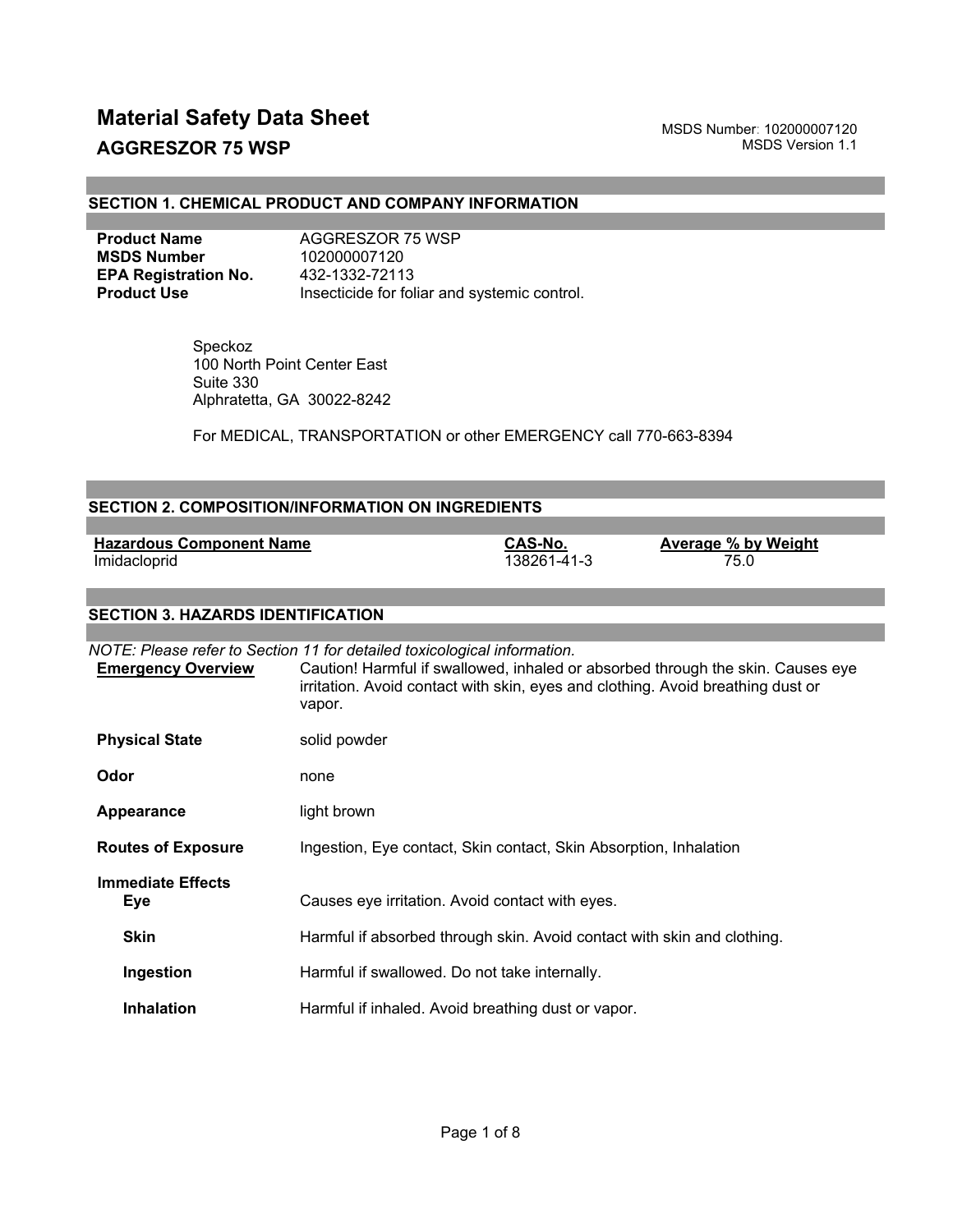| <b>SECTION 4. FIRST AID MEASURES</b>          |                                                                                                                                                                                                                                                                                        |  |
|-----------------------------------------------|----------------------------------------------------------------------------------------------------------------------------------------------------------------------------------------------------------------------------------------------------------------------------------------|--|
|                                               |                                                                                                                                                                                                                                                                                        |  |
| General                                       | Have the product container or label with you when calling a poison control center<br>or doctor or going for treatment.                                                                                                                                                                 |  |
| Eye                                           | Hold eye open and rinse slowly and gently with water for 15-20 minutes.<br>Remove contact lenses, if present, after the first 5 minutes, then continue rinsing<br>eye. Call a poison control center or doctor for treatment advice.                                                    |  |
| <b>Skin</b>                                   | Take off all contaminated clothing immediately. Rinse immediately with plenty of<br>water for at least 15 minutes. Call a poison control center or doctor for treatment<br>advice.                                                                                                     |  |
| Ingestion                                     | Call a poison control center or doctor immediately for treatment advice. Have<br>person sip a glass of water if able to swallow. DO NOT induce vomiting unless<br>directed to do so by a physician or poison control center. Never give anything by<br>mouth to an unconscious person. |  |
| <b>Inhalation</b>                             | Move to fresh air. If person is not breathing, call 911 or an ambulance, then give<br>artificial respiration, preferably mouth-to-mouth if possible. Call a poison control<br>center or doctor for further treatment advice.                                                           |  |
| <b>Notes to Physician</b><br><b>Treatment</b> | There is no specific antidote. Appropriate supportive and symptomatic treatment<br>as indicated by the patient's condition is recommended.                                                                                                                                             |  |

| <b>SECTION 5. FIRE FIGHTING MEASURES</b>    |                                                                                                                                                                                                                                                                                                                                     |  |
|---------------------------------------------|-------------------------------------------------------------------------------------------------------------------------------------------------------------------------------------------------------------------------------------------------------------------------------------------------------------------------------------|--|
|                                             |                                                                                                                                                                                                                                                                                                                                     |  |
| <b>Flash Point</b>                          | not applicable                                                                                                                                                                                                                                                                                                                      |  |
| <b>Suitable Extinguishing</b><br>Media      | water, carbon dioxide (CO2), foam, dry chemical                                                                                                                                                                                                                                                                                     |  |
| <b>Fire Fighting</b><br><b>Instructions</b> | Keep out of smoke. Fight fire from upwind position. Cool closed containers<br>exposed to fire with water spray. Dike area to prevent runoff and contamination<br>of water sources. Equipment or materials involved in pesticide fires may become<br>contaminated.<br>In the event of fire, wear self-contained breathing apparatus. |  |

## **SECTION 6. ACCIDENTAL RELEASE MEASURES**

**Methods for Cleaning Up** Keep unauthorized people away. Isolate hazard area. Avoid contact with spilled product or contaminated surfaces.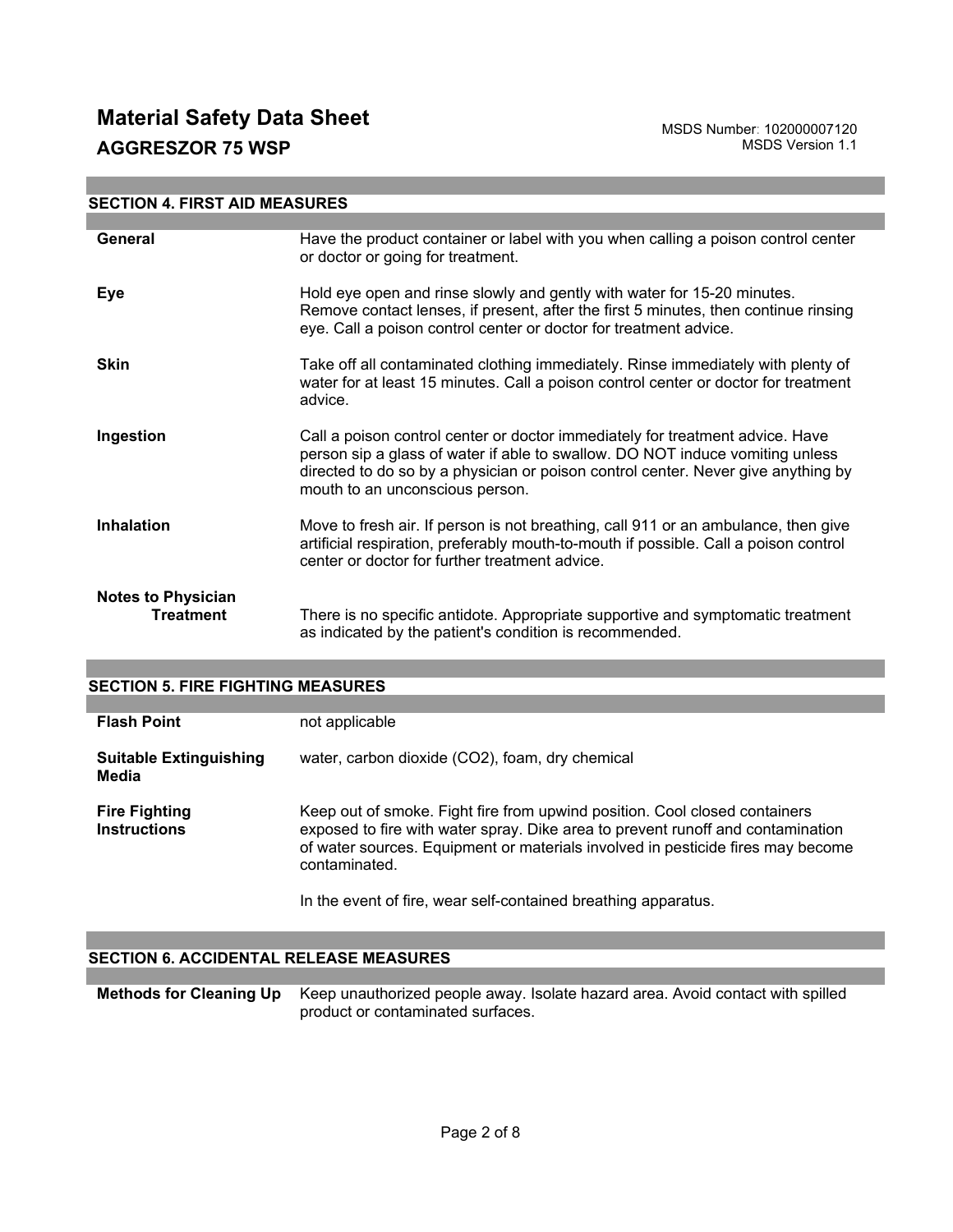**Additional Advice** Avoid dust formation. Avoid breathing dust. Avoid contact with skin and eyes. Use recommended protective equipment while carefully sweeping up spilled material. Place in covered container for reuse or disposal. Scrub contaminated area with soap and water. Rinse with water. Use dry absorbent material such as clay granules to absorb and collect wash solution for proper disposal. Contaminated soil may have to be removed and disposed. Do not allow material to enter streams, sewers, or other waterways.

## **SECTION 7. HANDLING AND STORAGE**

| <b>Handling Procedures</b>             | Do not allow children and pets to enter the treated area until it has dried.                                                                                                                                                                   |
|----------------------------------------|------------------------------------------------------------------------------------------------------------------------------------------------------------------------------------------------------------------------------------------------|
|                                        | Handle and open container in a manner as to prevent spillage.                                                                                                                                                                                  |
| <b>Storing Procedures</b>              | Do not freeze.                                                                                                                                                                                                                                 |
|                                        | Store in a cool, dry place and in such a manner as to prevent cross<br>contamination with other pesticides, fertilizers, food, and feed. Store in original<br>container and out of the reach of children, preferably in a locked storage area. |
| Work/Hygienic<br><b>Procedures</b>     | Wash thoroughly with soap and water after handling.                                                                                                                                                                                            |
|                                        | Remove and wash contaminated clothing before re-use. Before removing gloves<br>clean them with soap and water. As soon as practical, wash thoroughly and<br>change into clean clothing.                                                        |
|                                        | Wash hands before eating, drinking, chewing gum, using tobacco or using the<br>toilet.                                                                                                                                                         |
| <b>Min/Max Storage</b><br>Temperatures | 30 day average temperature not to exceed 38°C (100°F).                                                                                                                                                                                         |

#### **SECTION 8. EXPOSURE CONTROLS / PERSONAL PROTECTION**

| <b>Engineering Controls</b>   | Ensure adequate ventilation. Use with local exhaust ventilation.                                                                                                             |
|-------------------------------|------------------------------------------------------------------------------------------------------------------------------------------------------------------------------|
| <b>Eye/Face Protection</b>    | tightly fitting safety goggles                                                                                                                                               |
| <b>Hand Protection</b>        | Chemical resistant gloves made of any waterproof material such as polyethylene<br>or polyvinyl chloride.                                                                     |
| <b>Body Protection</b>        | Wear long-sleeved shirt and long pants and shoes plus socks.                                                                                                                 |
| <b>Respiratory Protection</b> | When respiratory protection is necessary under the conditions of use, wear a<br>respirator approved by the National Institute for Occupational Safety and Health<br>(NIOSH). |
| <b>General Protection</b>     | Educate and train employees in safe use of the product. Follow all label                                                                                                     |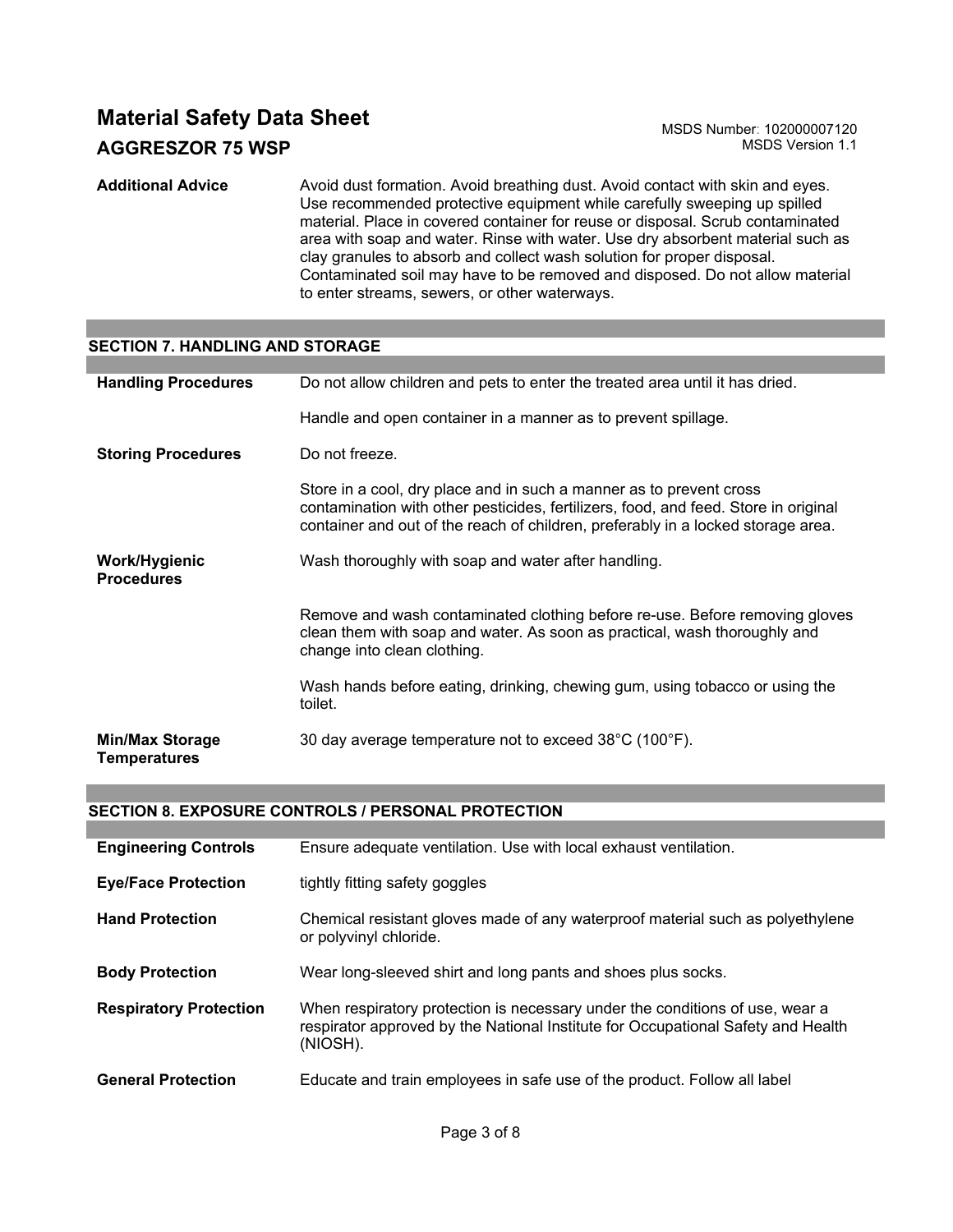#### instructions.

Follow manufacturer's instructions for cleaning/maintaining PPE. If no such instructions for washables, use detergent and hot water. Keep and wash PPE separately from other laundry.

| <b>Exposure Limits</b>       |           |              |         |       |                    |
|------------------------------|-----------|--------------|---------|-------|--------------------|
| Sodium aluminium<br>silicate | 1344-00-9 | <b>ACGIH</b> | TWA     |       | $2 \text{ mg/m}$ 3 |
|                              |           | Expressed as |         | as Al |                    |
|                              |           | <b>NIOSH</b> | REL     |       | $2 \text{ mg/m}$ 3 |
|                              |           | Expressed as |         | as Al |                    |
|                              |           | OSHA Z1A     | TWA     |       | $2 \text{ mg/m}$ 3 |
|                              |           | Expressed as |         | as Al |                    |
|                              |           | US CA OEL    | TWA PEL |       | $2 \text{ mg/m}$ 3 |
|                              |           |              |         |       |                    |

## **SECTION 9. PHYSICAL AND CHEMICAL PROPERTIES**

| Appearance              | light brown                                         |
|-------------------------|-----------------------------------------------------|
| <b>Physical State</b>   | solid powder                                        |
| Odor                    | none                                                |
| рH                      | 7 Determined as a 1% suspension in distilled water. |
| <b>Bulk Density</b>     | $30$ lbs/cu.-ft.                                    |
| <b>Water Solubility</b> | dispersible                                         |

## **SECTION 10. STABILITY AND REACTIVITY**

| <b>Chemical Stability</b>                         | Stable under recommended storage conditions.                                                                                                                              |
|---------------------------------------------------|---------------------------------------------------------------------------------------------------------------------------------------------------------------------------|
| <b>Hazardous</b><br><b>Decomposition Products</b> | Proposed compounds due to fire or other extreme conditions:<br>hydrogen cyanide (hydrocyanic acid)<br>Carbon monoxide<br>nitrogen oxides (NOx)<br>hydrogen chloride (HCI) |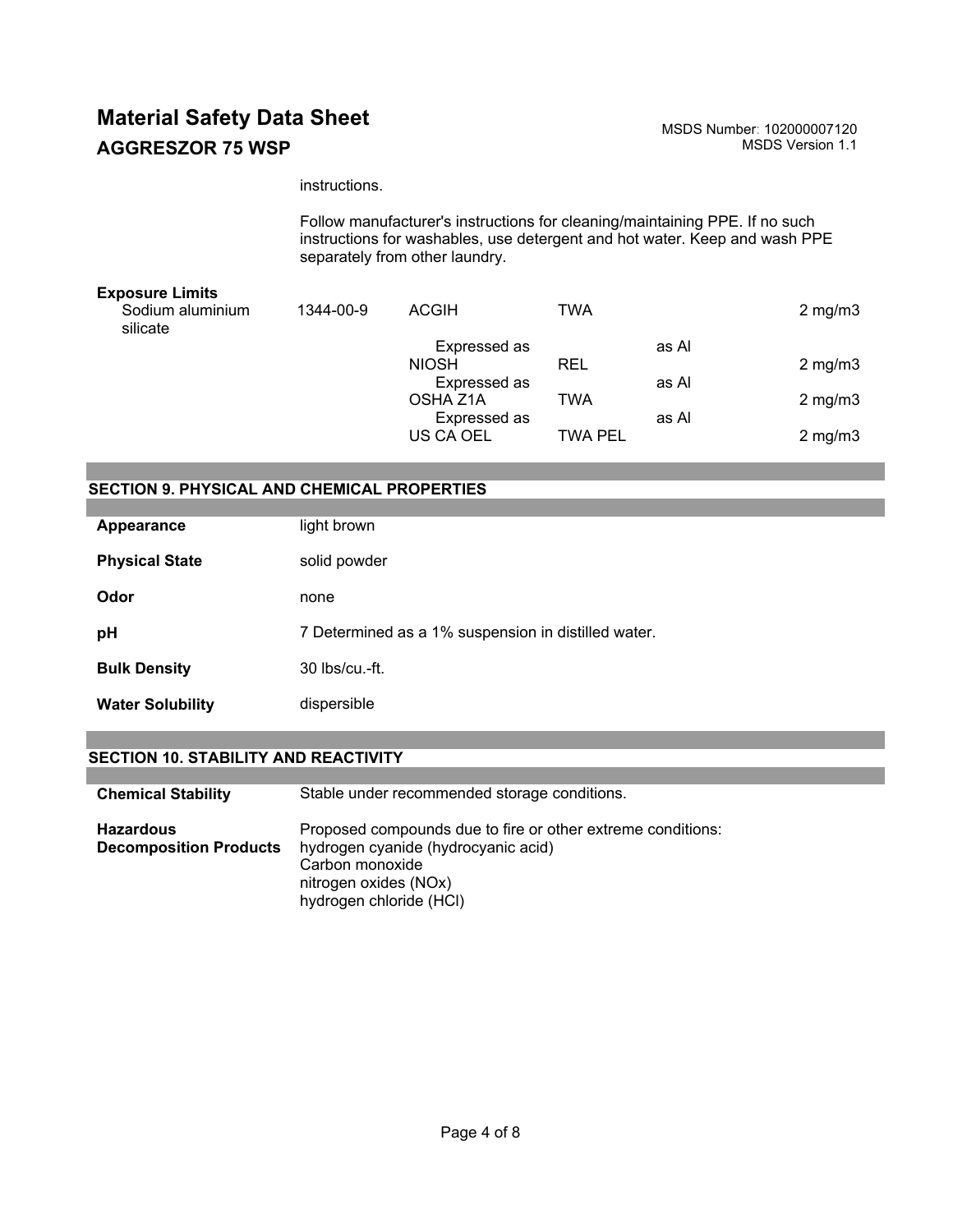## **SECTION 11. TOXICOLOGICAL INFORMATION**

Only acute toxicity studies have been conducted on this product as formulated. The non-acute information pertains to the active ingredient, imidacloprid.

| <b>Acute Oral Toxicity</b>        | male rat: LD50: 2,591 mg/kg                                                                                                                                                          |  |
|-----------------------------------|--------------------------------------------------------------------------------------------------------------------------------------------------------------------------------------|--|
|                                   | female rat: LD50: 1,858 mg/kg                                                                                                                                                        |  |
| <b>Acute Dermal Toxicity</b>      | male/female rat: LD50: > 2,000 mg/kg                                                                                                                                                 |  |
| <b>Acute Inhalation Toxicity</b>  | male rat: LC50: 2.65 mg/l<br>Exposure time: 4 h<br>Determined in the form of liquid aerosol.<br>(actual)                                                                             |  |
|                                   | female rat: LC50: 2.75 mg/l<br>Exposure time: 4 h<br>Determined in the form of liquid aerosol.<br>(actual)                                                                           |  |
|                                   | male rat: LC50: 10.6 mg/l<br>Exposure time: 1 h<br>Determined in the form of liquid aerosol.<br>Extrapolated from the 4 hr LC50.<br>(actual)                                         |  |
|                                   | female rat: LC50: 11.0 mg/l<br>Exposure time: 1 h<br>Determined in the form of liquid aerosol.<br>Extrapolated from the 4 hr LC50.<br>(actual)                                       |  |
| <b>Skin Irritation</b>            | rabbit: slight irritation                                                                                                                                                            |  |
| <b>Eye Irritation</b>             | rabbit: Mild eye irritation                                                                                                                                                          |  |
| <b>Sensitization</b>              | guinea pig: Non-sensitizing                                                                                                                                                          |  |
| <b>Subchronic Toxicity</b>        | In a 3-week dermal toxicity study, rabbits treated with imidacloprid showed no<br>local or systemic effects at levels up to and including 1000 mg/Kg, the limit dose.                |  |
|                                   | In a 4-week inhalation study, rats exposed to high concentrations of imidacloprid<br>exhibited decreased body weight gains and changes in clinical chemistries and<br>organ weights. |  |
| <b>Chronic Toxicity</b>           | In chronic dietary studies in rats and dogs exposed to imidacloprid, the target<br>organs were the thyroid and/or liver.                                                             |  |
| <b>Assessment Carcinogenicity</b> |                                                                                                                                                                                      |  |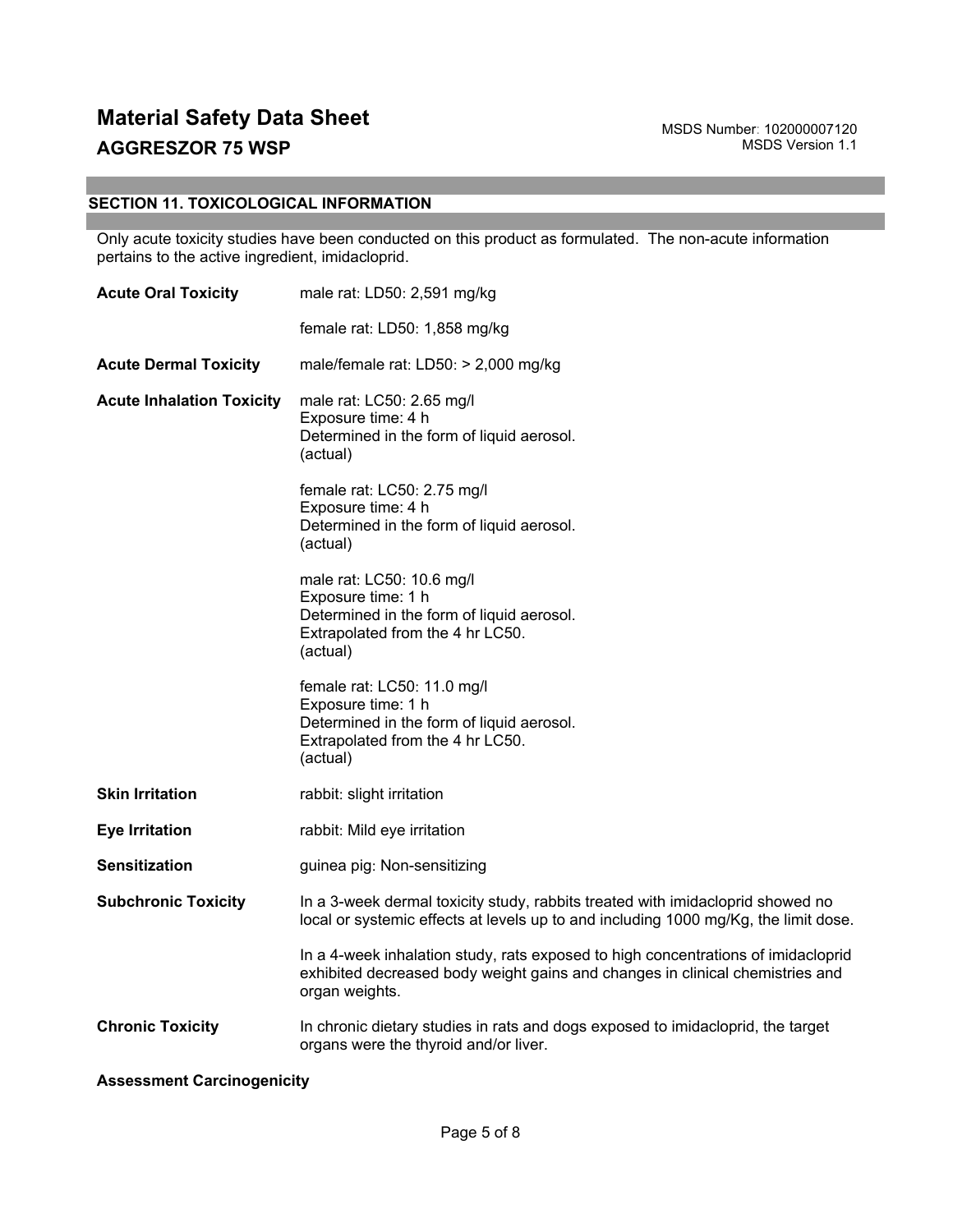In oncongenicity studies in rats and mice, imidacloprid was not considered carcinogenic in either species.

**ACGIH** None. **NTP** None. **IARC** None. **OSHA** None. **Reproductive & Developmental Toxicity** REPRODUCTION: In a two-generation reproduction study in rats, imidacloprid was not a primary reproductive toxicant. Offspring exhibited reduced body weights at the high dose and in conjunction with maternal toxicity. DEVELOPMENTAL TOXICITY: In developmental toxicity studies in rats and rabbits, there was no evidence of an embryonic or teratogenic potential for imidacloprid. In both species, developmental effects were observed only at high doses and in conjunction with maternal toxicity. **Neurotoxicity** In acute and subchronic neurotoxicity screening studies in rats, imidacloprid produced slight neurobehavioral effects in each study at the highest dose tested. There were no correlating morphological changes observed in the neural tissues. **Mutagenicity** The imidacloprid mutagenicity studies, taken collectively, demonstrate that the active ingredient is not genotoxic or mutagenic.

## **SECTION 12. ECOLOGICAL INFORMATION**

| Environmental<br><b>Precautions</b> | Highly toxic to aquatic invertebrates. Do not apply directly to water, to areas<br>where surface water is present or to intertidal areas below the mean high water<br>mark. Do not contaminate surface or ground water by cleaning equipment or<br>disposal of wastes, including equipment wash water. |
|-------------------------------------|--------------------------------------------------------------------------------------------------------------------------------------------------------------------------------------------------------------------------------------------------------------------------------------------------------|
|                                     | This product is highly toxic to bees exposed to direct treatment or residues on<br>blooming crops or weeds. Do not apply this product or allow it to drift to blooming<br>crops or weeds if bees are visiting the treatment area.                                                                      |
| <b>Ecological Information</b>       | This chemical demonstrates the properties and characteristics associated with<br>chemicals detected in ground water. The use of this chemical in areas where<br>soils are permeable, particularly where the water table is shallow, may result in<br>ground water contamination.                       |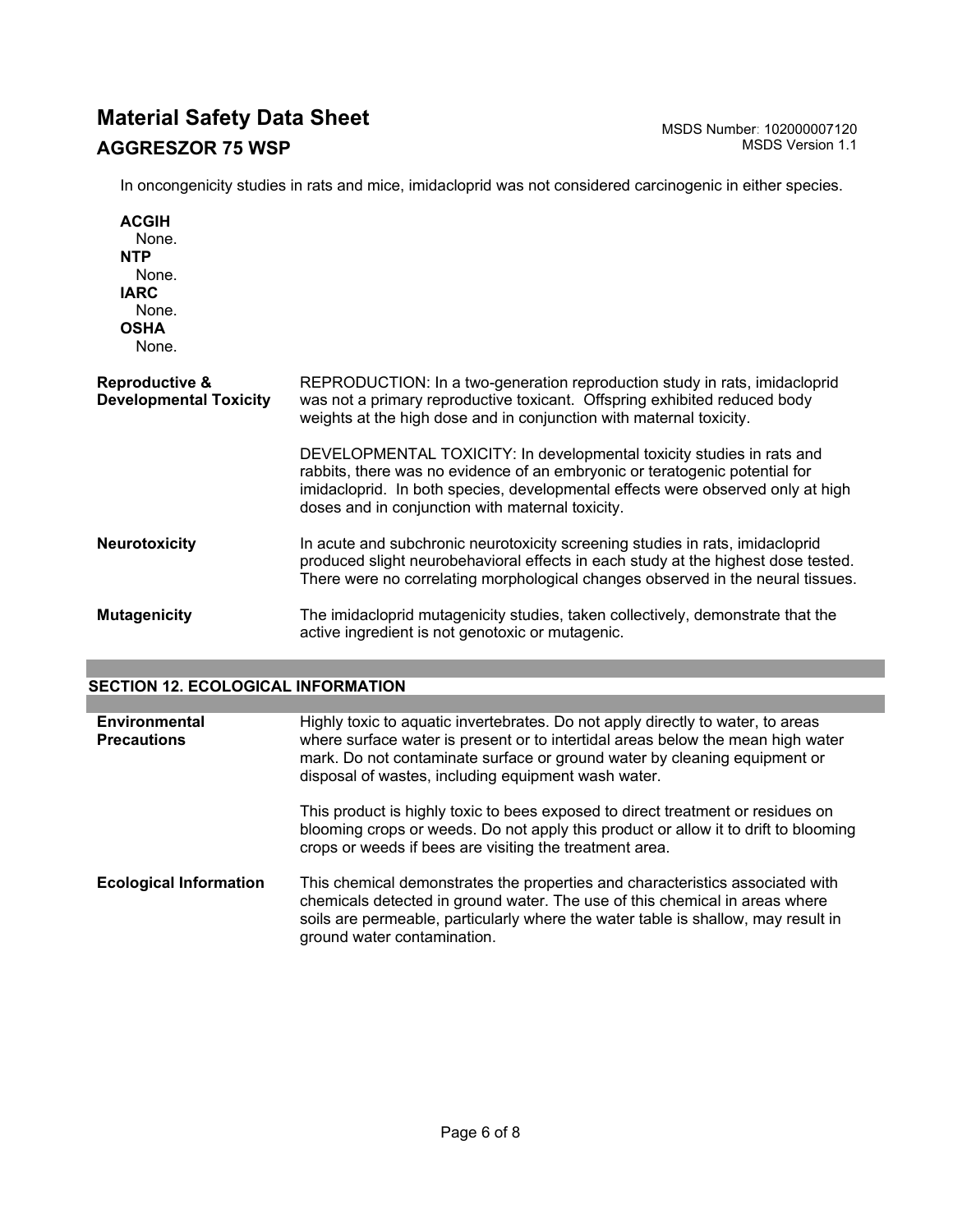#### **SECTION 13. DISPOSAL CONSIDERATIONS**

| <b>General Disposal</b>   | Pesticide Disposal: Wastes resulting from the use of this product may be                                                                                                                                                                      |
|---------------------------|-----------------------------------------------------------------------------------------------------------------------------------------------------------------------------------------------------------------------------------------------|
| <b>Guidance</b>           | disposed of on site or at an approved waste disposal facility.                                                                                                                                                                                |
| <b>Container Disposal</b> | Completely empty container into application equipment, then dispose of empty<br>container in a sanitary landfill, by incineration or by other procedures approved<br>by state/provincial and local authorities. If burned, stay out of smoke. |

#### **SECTION 14. TRANSPORT INFORMATION**

DOT CLASSIFICATION: Not regulated for Domestic Surface Transportation

FREIGHT CLASSIFICATION: Insecticides or Fungicides, N.O.I., other than poison

#### **SECTION 15. REGULATORY INFORMATION**

**EPA Registration No.** 432-1318-72113

#### **US Federal Regulations**

**TSCA list**

None.

**US. Toxic Substances Control Act (TSCA) Section 12(b) Export Notification (40 CFR 707, Subpt D)** None.

**SARA Title III - Section 302 - Notification and Information**

None.

**SARA Title III - Section 313 - Toxic Chemical Release Reporting**

None.

## **US States Regulatory Reporting**

## **CA Prop65**

This product does not contain any substances known to the State of California to cause cancer.

This product does not contain any substances known to the State of California to cause reproductive harm.

**US State Right-To-Know Ingredients** None.

#### **Canadian Regulations**

**Canadian Domestic Substance List**  None.

**Environmental CERCLA**  None.